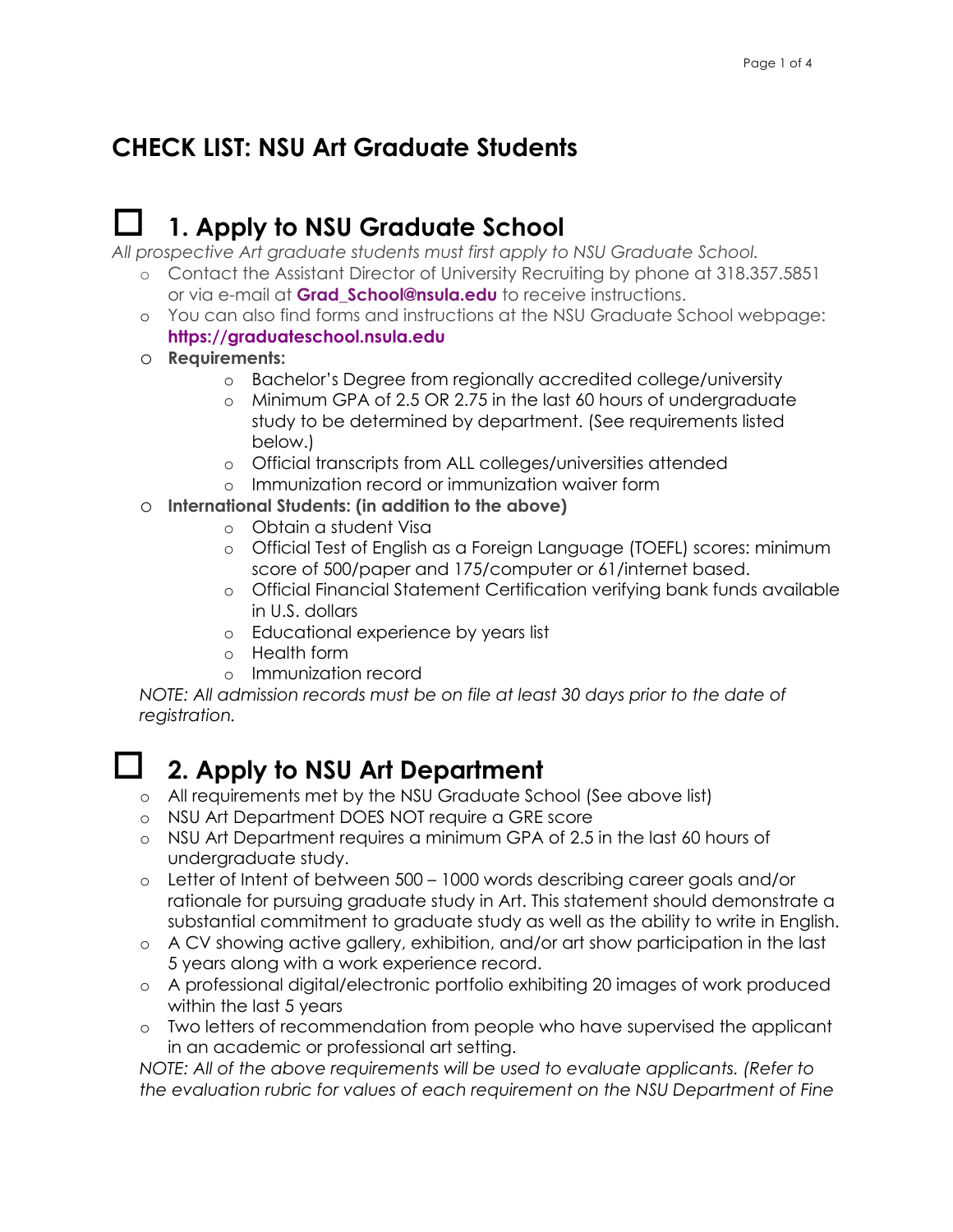*and Graphic Arts webpage: https://capa.nsula.edu/art/.) There is also a copy attached to this checklist.* 

*The rubric is also used to determine placement of Graduate Assistants.*

## o **3. Select Graduate Committee**

- o Upon acceptance to NSU Art Graduate program, a new student will be appointed a temporary advisor.
- o After one successful semester in the program, the student is required to select a Graduate Committee from the art graduate faculty. The committee should consist of a "Head" (this person may/may not replace the temporary advisor) and at least two additional art graduate faculty members. It is acceptable, depending on the student's course of study, to ask one additional graduate faculty member outside of the art department to be a member the student's graduate committee. For example, a student interested in wildlife painting may ask a graduate faculty from the biology department to serve as a committee member.

#### o **4. Develop and Follow Degree Plan**

- o The NSU Art Graduate will meet with the head of their committee and develop a Degree Plan.
- o All courses must be passed with an A or a B.
- o All Art Graduate students must participate in Graduate Critiques face-to-face or online forums.
- o Off-Campus Students must set up times for online critiques with their committee twice each semester.

#### o **5. Creative Research Document (CRD)**

*The CRD is first and foremost a research document that supports the graduate work a student explores and produces. It is NOT a thesis. Expect your CRD to be edited and revised three or more times before it is completed and ready for publication.* 

- o Guidelines for NSU Graduate research papers can be found on the NSU Graduate School's webpage: : **https://graduateschool.nsula.edu > Guidelines for Thesis, Research Projects and Field Studies at the bottom of the page.**
- o The Turabian style for research documents is used in the disciplines of art. Therefore, the textbook for all research and CRD Art courses is the latest edition of Kate L. Turabian's, *A Manual for Writers of Research Papers, Theses, and Dissertations*.
- o CRD Proposal should be developed with the assistance of a student's graduate committee members. The template for the proposal can be found on the NSU Graduate School's webpage: **https://graduateschool.nsula.edu under,**  *Guidelines for Thesis, Research Projects, and Field Studies.* Complete and send to the Graduate Dean no later than the third semester of graduate studies.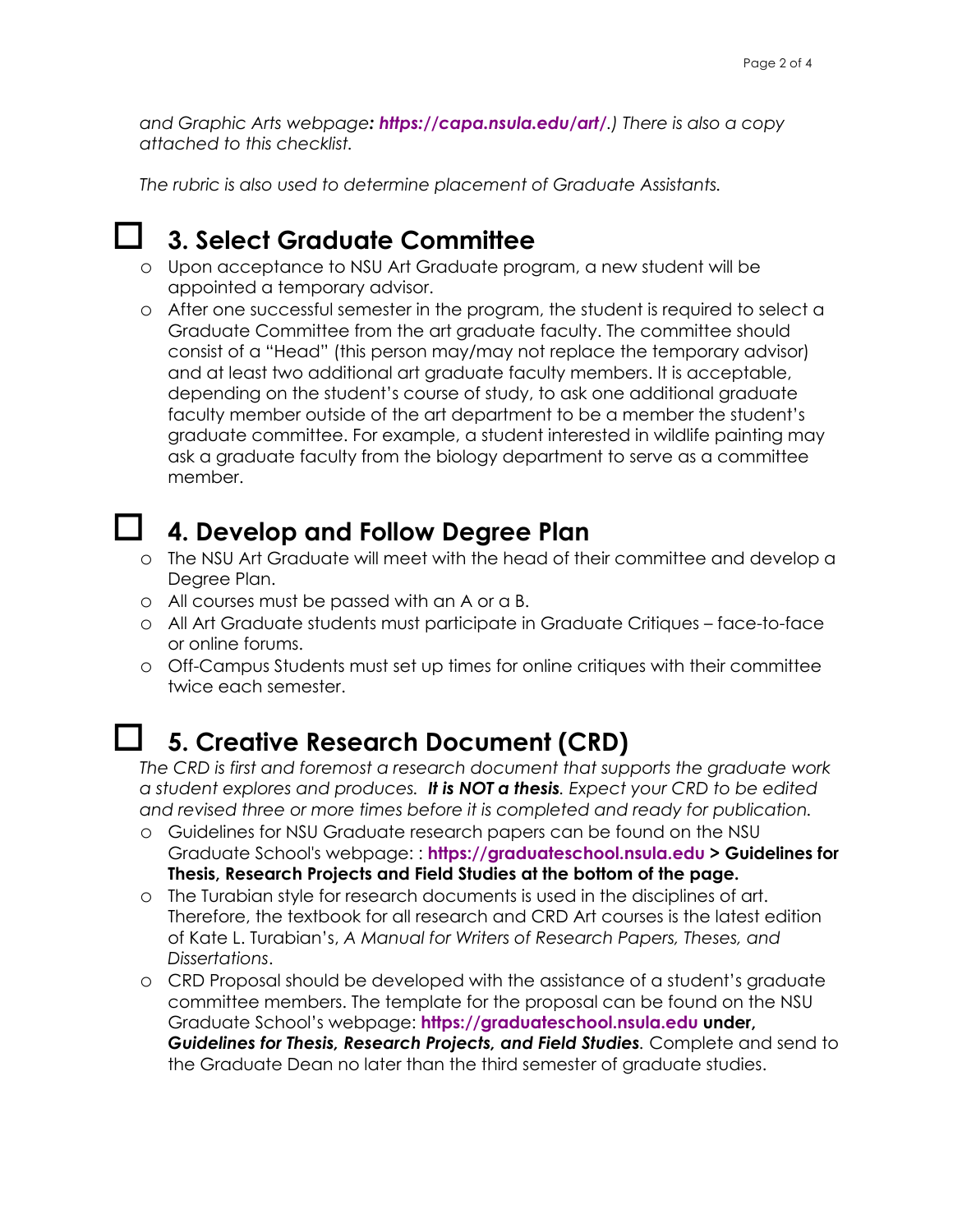- o All templates for forms associated with the CRD can be found on the NSU Graduate School web page: **https://graduateschool.nsula.edu** under *Graduate School Forms.*
- o Important dates for submitting the CRD can be found on the NSU Registrar's webpage: **https://www.nsula.edu/registrar/** under *Commencement Information.*

#### o **6. Graduate Exhibition (See a detailed check list at the end of this document.)**

- o One full semester prior to your commencement semester, you must make known to your advisor/graduate committee and the gallery director that you are preparing to exhibit the following semester.
- o **Schedule Meeting the Faculty through the Gallery Director**
- o Gallery Director, advisors, and committee members **meet with you to discuss your proposal**. At this meeting you may bring additional support materials including samples of work.
- o After the initial discussion, **dates for your exhibition will be approved**. You should now begin working on the pieces for your exhibition and planning for the exhibition logistically.
- o It is now **your responsibility to set up critiques and discussion meetings with the appropriate Faculty and the Gallery Director** to note the progress and development of your exhibition. Try to schedule at least one meeting every two weeks during the first semester of planning and one every week during the **semester of your exhibition. WE NEED TO SEE YOUR PROGRESS.**
- o Graduates, please remember that focusing on your exhibition in one semester and your thesis in another is often a good game plan.
- o The Gallery Director or other faculty member will assist you with lighting your exhibit. Please do not moving lighting on your own.
- o Food and drink are allowed in the galleries however, no food should be left on the floor after a reception. You are responsible for cleaning thoroughly after your reception.
- o Likewise, you must fill all holes, sand and spot paint with the approved paint after your exhibition is removed. This is to be completed under the supervision of the Gallery Director.
- o No adhesives hangers will be used without prior approval of the Gallery Director.

#### *Contact the Gallery Director if you have any additional questions regarding your Graduate Exhibition.*

#### o **7. Comprehensive Exam/Critique**

*Comprehensive Critique is a final critique by a student's Graduate Committee held in the gallery were their Graduate Exhibition is displayed.* 

o A Comprehensive Exam Form is automatically generated and sent to the department Graduate Coordinator when the student registers for graduation. To